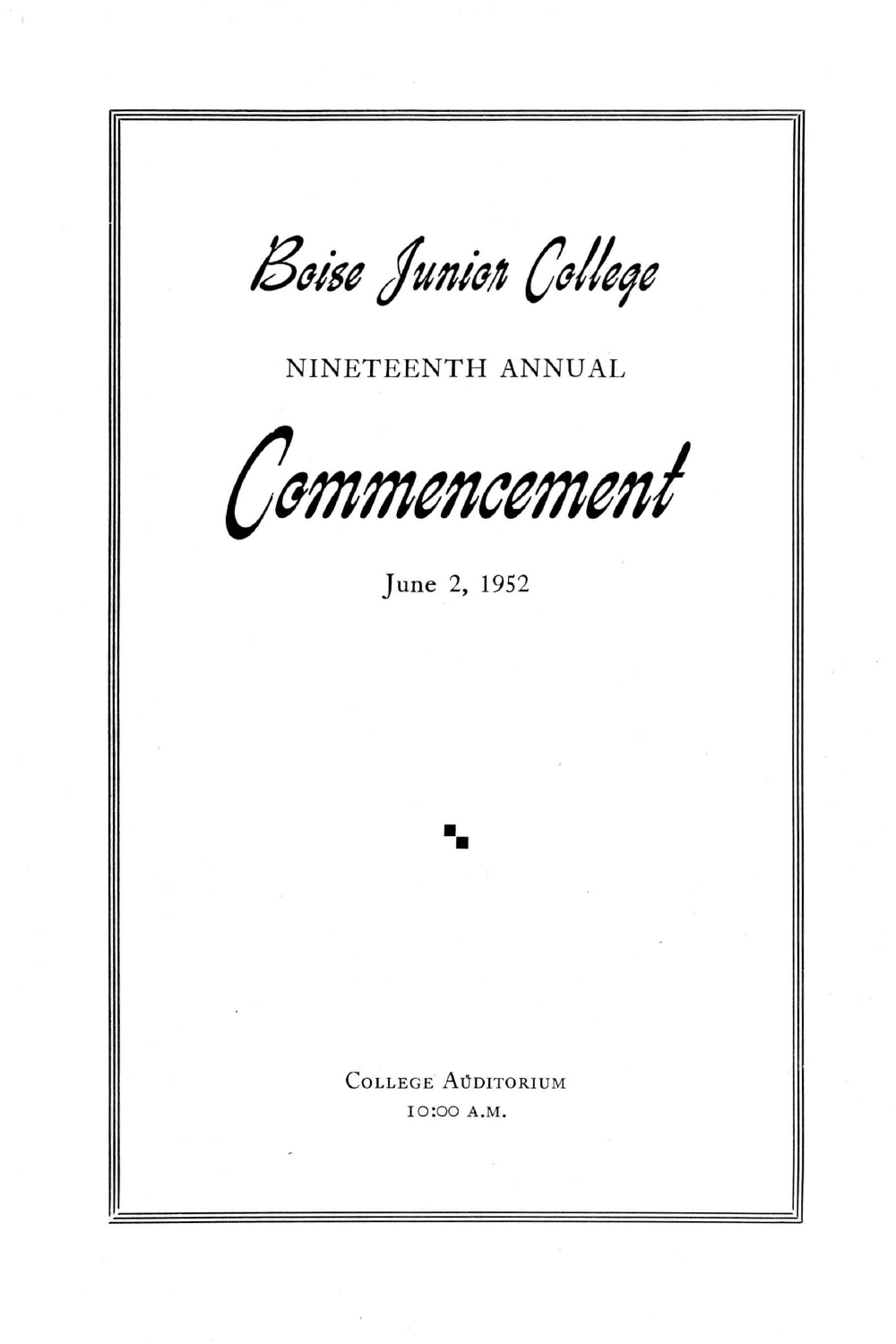## **/Viuctccutlt AuulIlll CPllfllfCUCCIlfCJtt**

*Processional-Coronation March jrom The Prophet*  MAYERBEER JUNIOR COLLEGE CONCERT BAND

JOHN H. BEST, *Conductor* 

National Anthem

Invocation . . . . . . . THE REV. B. C. BAILEY Pastor, Second Presbyterian Church

Concerto in E flat, K. 447 (Larghetto). . W. A. MOZART ROBERT FULKERSON, *French Horn*  LARAE DUNN, *Accompanist* 

Address-*Pay Days* **. . . . J. E.** BUCHANAN, C.E. President, University of Idaho *The Cradles*  G. FAURE . . . . . *With the Waterlily* . . . . E. GRIEG  $\cdot$   $\cdot$   $\cdot$ MYRTLE SIEBE, *Contralto*  HELEN BULLOCK, *Accompanist* 

Review of the Year . . . . . EUGENE B. CHAFFEE President, Boise Junior College Presentation of Diplomas . . . . . . E. D. BAIRD President, Board of Trustees College *Hymn-Les Bois* . . . . . STRACHAN-WATSON AUDIENCE

LES BOIS

*Bonneville looked at the sun on the jorest, Watched the dark valley grow bright with the flame, Uttered the word, to its splendor a tribute, Uttered the now unjorgettable name.* 

#### CHORUS

*Boise the beautiful, Boise the wonderful,*  Take up the word from the frontiersman's lips, *Sing oj the strength in the Idaho jorest, Sing oj the hills where the western sun dips.* 

*Recessional-March jrom Tannhauser .* . WAGNER